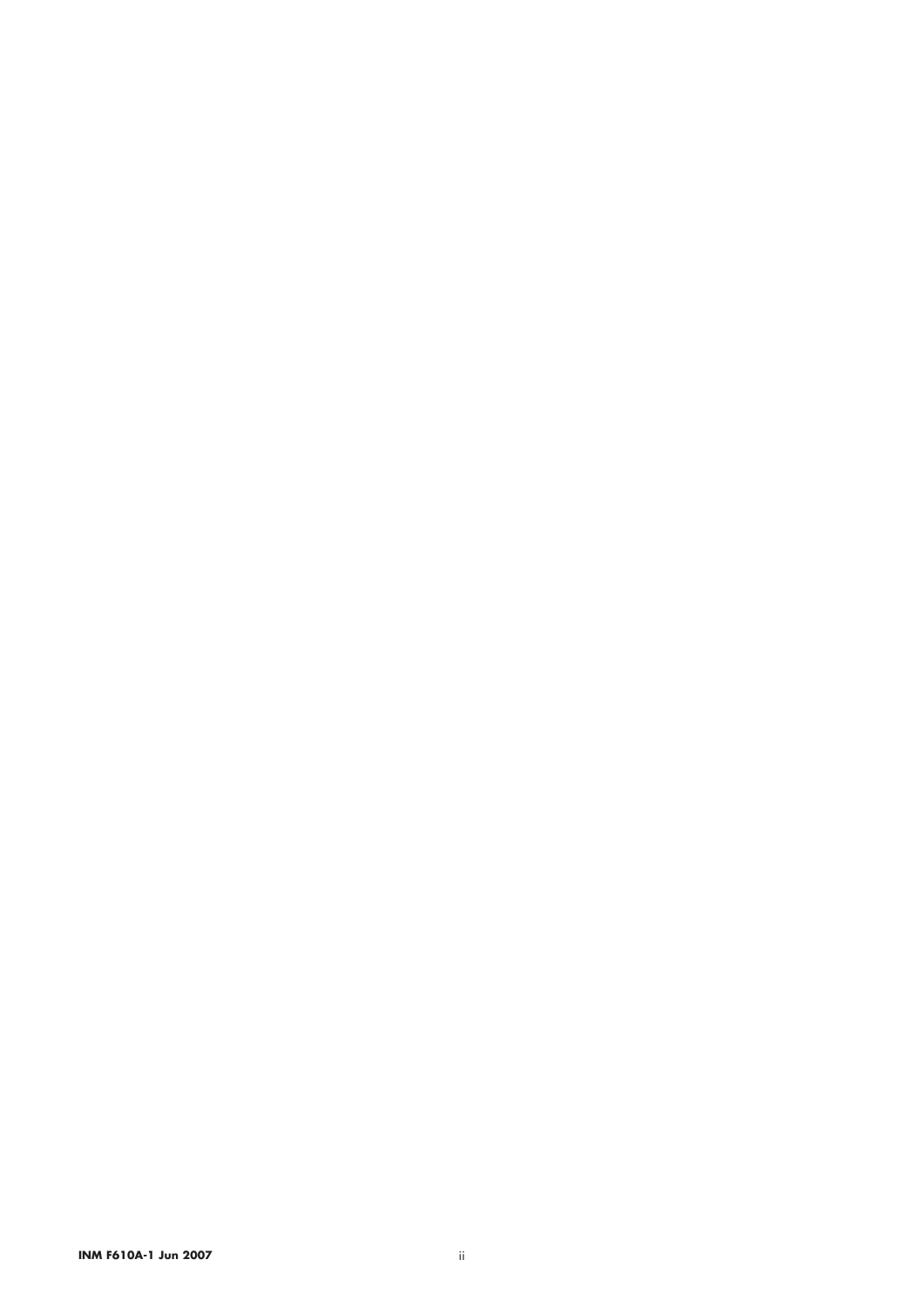## **CONTENTS**

| $\mathbf{2}$   |                 |                                                                                                                                                                                                                                |  |  |  |  |  |  |
|----------------|-----------------|--------------------------------------------------------------------------------------------------------------------------------------------------------------------------------------------------------------------------------|--|--|--|--|--|--|
| 3              |                 |                                                                                                                                                                                                                                |  |  |  |  |  |  |
| 4              |                 |                                                                                                                                                                                                                                |  |  |  |  |  |  |
|                | 4.1             |                                                                                                                                                                                                                                |  |  |  |  |  |  |
|                | 4.2             |                                                                                                                                                                                                                                |  |  |  |  |  |  |
|                | 4.3             |                                                                                                                                                                                                                                |  |  |  |  |  |  |
|                | 44              |                                                                                                                                                                                                                                |  |  |  |  |  |  |
| 5              |                 |                                                                                                                                                                                                                                |  |  |  |  |  |  |
|                | 5 <sub>1</sub>  |                                                                                                                                                                                                                                |  |  |  |  |  |  |
|                | 52              |                                                                                                                                                                                                                                |  |  |  |  |  |  |
|                | 53              |                                                                                                                                                                                                                                |  |  |  |  |  |  |
|                | $5\,\mathrm{4}$ |                                                                                                                                                                                                                                |  |  |  |  |  |  |
|                | 5.5             |                                                                                                                                                                                                                                |  |  |  |  |  |  |
|                | 56              |                                                                                                                                                                                                                                |  |  |  |  |  |  |
|                | 5.7             | Address switch settings witch is a state of the control of the control of the control of the control of the control of the control of the control of the control of the control of the control of the control of the control o |  |  |  |  |  |  |
| 6              |                 |                                                                                                                                                                                                                                |  |  |  |  |  |  |
| $\overline{ }$ |                 |                                                                                                                                                                                                                                |  |  |  |  |  |  |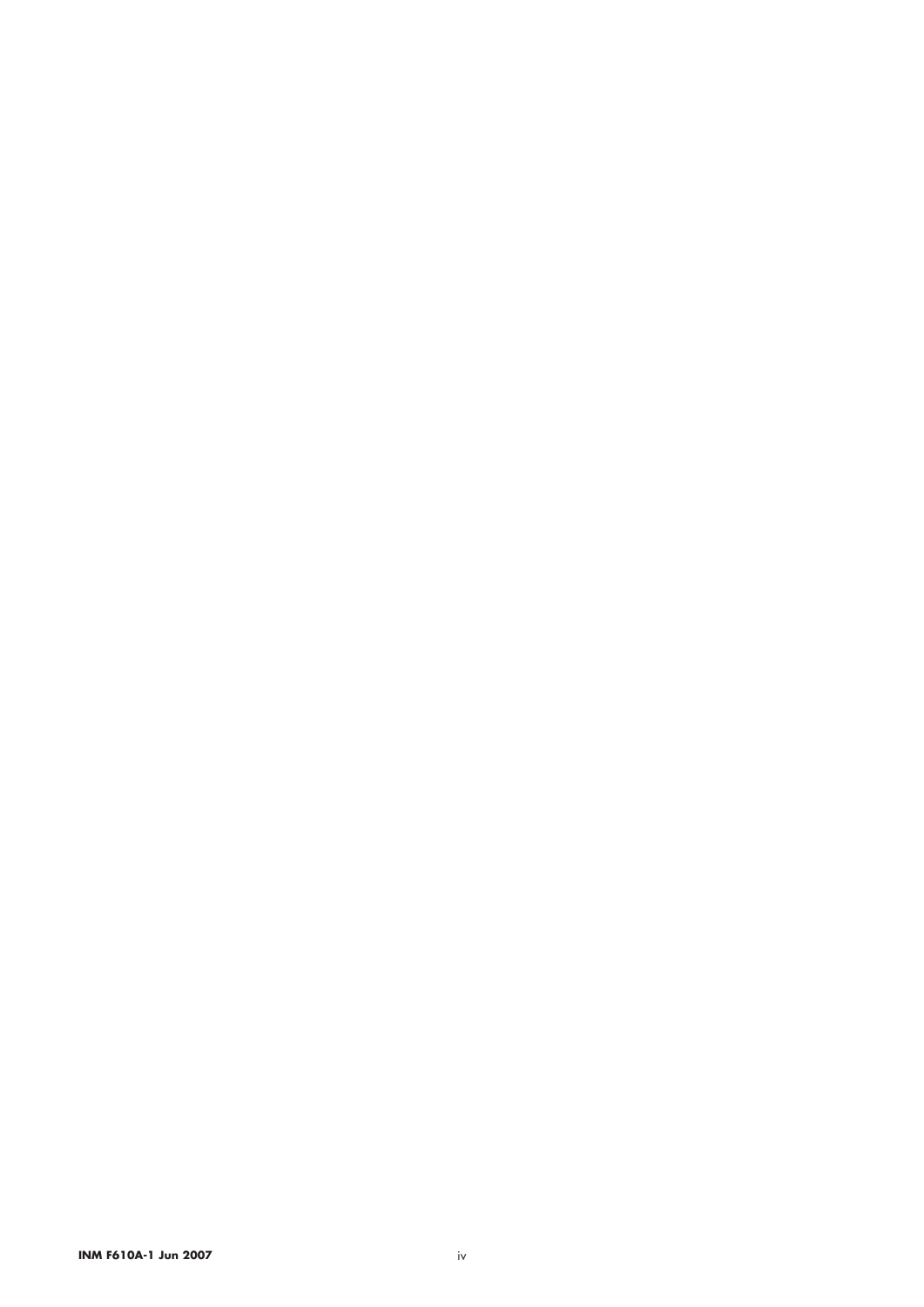## **F610-A - Foxboro I/A Series™ redundant fieldbus power system**



## **1 OVERVIEW**

This manual explains the installation of the F610A redundant FOUNDATION fieldbusTM power system specifically designed for a Foxboro I/A Series® Control System using FBM228 modules.

The MTL-Relcom redundant fieldbus power system (FPS-Series) provides redundant power conditioning for fieldbus network segments and facilitates the connection of redundant input power supplies.

In general purpose, safe area applications, the system is fully 'hotswappable' - meaning that individual power conditioning modules and input power supplies can be replaced without interrupting power or communication on the fieldbus segment.

An alarm circuit provides warning in case of a power conditioning module or input power supply failure. The system is designed so that power for several fieldbus segments can be provided from a single assembly with minimal wiring.

## **2 COMPONENTS AND ACCESSORIES**

An F610A system comprises the following components, as described below.

| <b>F610A-CL</b> | Qty 1 |
|-----------------|-------|
| <b>FPS-IPM</b>  | Qty 8 |
| <b>FPS-ALM</b>  | Qty 1 |

It does not include the Foxboro FBM228 Foundation Fieldbus™ Interfaces.

## **PART No DESCRIPTION**

| F610A-CL       | F610A baseplate                        |
|----------------|----------------------------------------|
| <b>FPS-IPM</b> | Power module                           |
| FPS-ALM        | Alarm module                           |
| FPS-BLK10      | Blanking module, pack of 10 (see text) |

## **3 DESCRIPTION**

The system comprises a baseplate that accommodates a redundant pair of Foxboro FBM228 modules, and two MTL-Relcom FPS-IPM power modules for each of the 4 fieldbus segments. The FPS-IPM modules function as redundant power conditioners, providing isolation and impedance between the input DC power supply and the fieldbus.

A fieldbus terminator is provided on the baseplate for each of the four fieldbus segments.

Primary and secondary 24V DC input power is applied through two connectors provided on the baseplate and each fieldbus segment is provided with two-part pluggable terminals.

Two sub-minature 9-way 'D' connectors provide the means of connection for the Foxboro 'fieldbus'.

An alarm module (type FPS-ALM) is fitted to monitor the state of the four redundant pairs of power conditioning modules and also the power inputs. If a fault is detected in any of these components, the alarm relay opens and an LED provides visual indication of the fault. This enables failed components to be identified and replaced, so that the integrity of the power system is maintained. The alarm relay output is galvanically isolated from the fieldbus segments and input power supplies.

Green LEDs on the power modules and two LEDs on the alarm module gives clear visual indication that the components are functioning properly.

The baseplate has a rigid metal back plate, which proivdes excellent mechanical security and is supplied ready to be mounted onto horizontal DIN rails. Alternatively, the DIN rail fixings may be removed to enable it to be fitted directly onto a flat panel. A DIL switch on the circuit board allows the address of each baseplate to be set in accordance with Foxboro requirements.

Available accessories include blanking modules that allow the baseplate to be operated in non-redundant powered mode with a single FPS-IPM module per segment.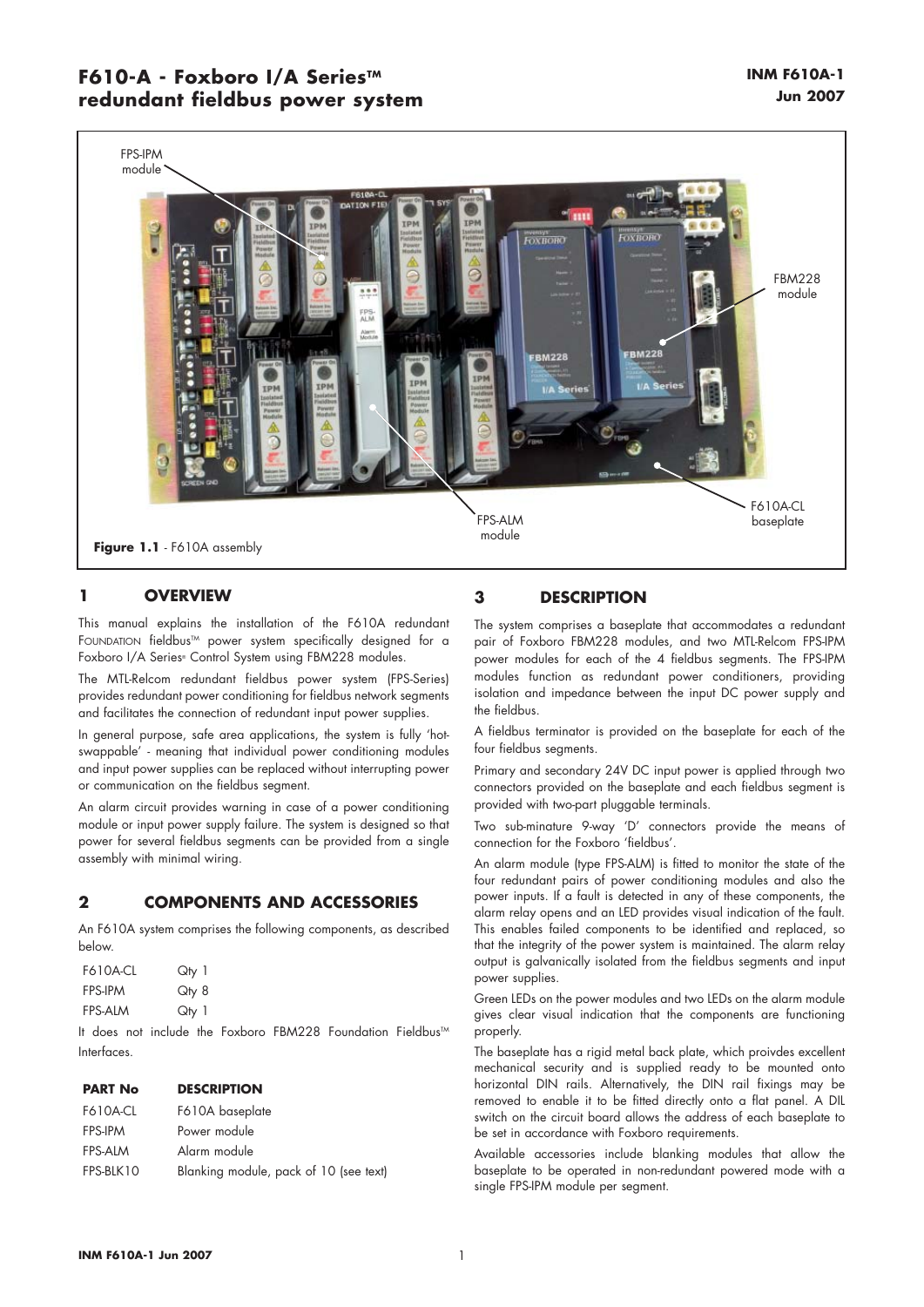

## **4 MECHANICAL INSTALLATION**

Important dimensions for the F610A baseplate are shown in Figure 4.1. The absolute maximum height from the underside of the mounting plate to the top of an FM228 module, is 155mm.

## **4.1 General**

These power systems may be mounted only in safe areas and wherever they are located, the mounting conditions must:

- a) prevent any form of pollution that could compromise the operation of the unit. For example, an unpolluted location or a suitable enclosure could be chosen.
- b) provide an adequate level of mechanical protection. This can be achieved by selecting a protected location, a suitable cabinet or enclosure, or a combination of both.
- c) ensure that all cable entries and connections are secure by making provision for the careful routing and securing of all cables.
- d) provide adequate security against unauthorised interference.
- e) ensure that the permitted ambient temperature range of the units (–40°C to + 60°C) is not exceeded. Power dissipation within the cabinet or enclosure and the use of shading against direct sunlight should be considered.

## **4.2 Mounting overview**

It is recommended that the F610A baseplate is mounted on a vertical surface with the orientation of the IPM modules as shown in Figure 4.1 above. Any other orientation will not provide optimum airflow for the FPS-IPM power conditioning modules.

Four DIN-rail mounting feet (MTL mounting kit type DMK01) are fitted as standard, but can be removed to enable the 5mm diameter elongated mounting holes to be used for surface mounting. Surface mounting can be simplified by the use of MTL mounting kit type SMS01.

#### **4.2.1 Outdoor mounting**

If the assembly is to be mounted in an outdoor location, a suitable enclosure with a minimum of IP54 ingress protection is required. However, in some locations, a higher degree of ingress protection rating is recommended as corrosion resistance may be necessary or desirable and the emphasis should be placed on the suitability for the application.

## **4.3 DIN-rail mounting**

DIN-rail mountings are fitted to the metal backing baseplate before shipping. These will enable fitting to T- or G- section rail.

#### **4.3.1 Prepare DIN rail**

Select two pieces of DIN-rail (T- or G-section) of the appropriate length for each F610A baseplate to be mounted and mount the lengths of DIN-rail horizontally and in parallel, with a distance of 130 mm between their centre lines. See Figure 4.1.

#### **4.3.2 Mount on DIN rail - see Figure 4.3**

- a) Remove the mounting foot from each of the lower fixings, leaving the fixing screws and spacers in place.
- b) Hook the baseplate's upper mounting feet over the DIN rail and press them onto it to lock these feet in position. Then, loosen the screws on these feet by around 3 mm to provide some adjustment for the next step.
- c) Fit the lower mounting feet on to the lower DIN rail, one each side of the baseplate, then slide them towards and under the mounting holes
- d) Relocate the fixing screws in these feet then tighten all four mounting screws to secure the baseplate.

#### **4.3.3 DIN rail mounting fixings**

Spare DIN rail fixing components are available from MTL as mounting kit types DMK01 and DMK04. DMK04 contains 4 individual sets of the components shown in Figure 4.3 and DMK01 contains 40 sets.

Figure 4.4 shows the recommended method of assembling the mounting feet to the metal baseplate using the parts shown in Figure 4.2.



Figure 4.2 - DIN rail mounting components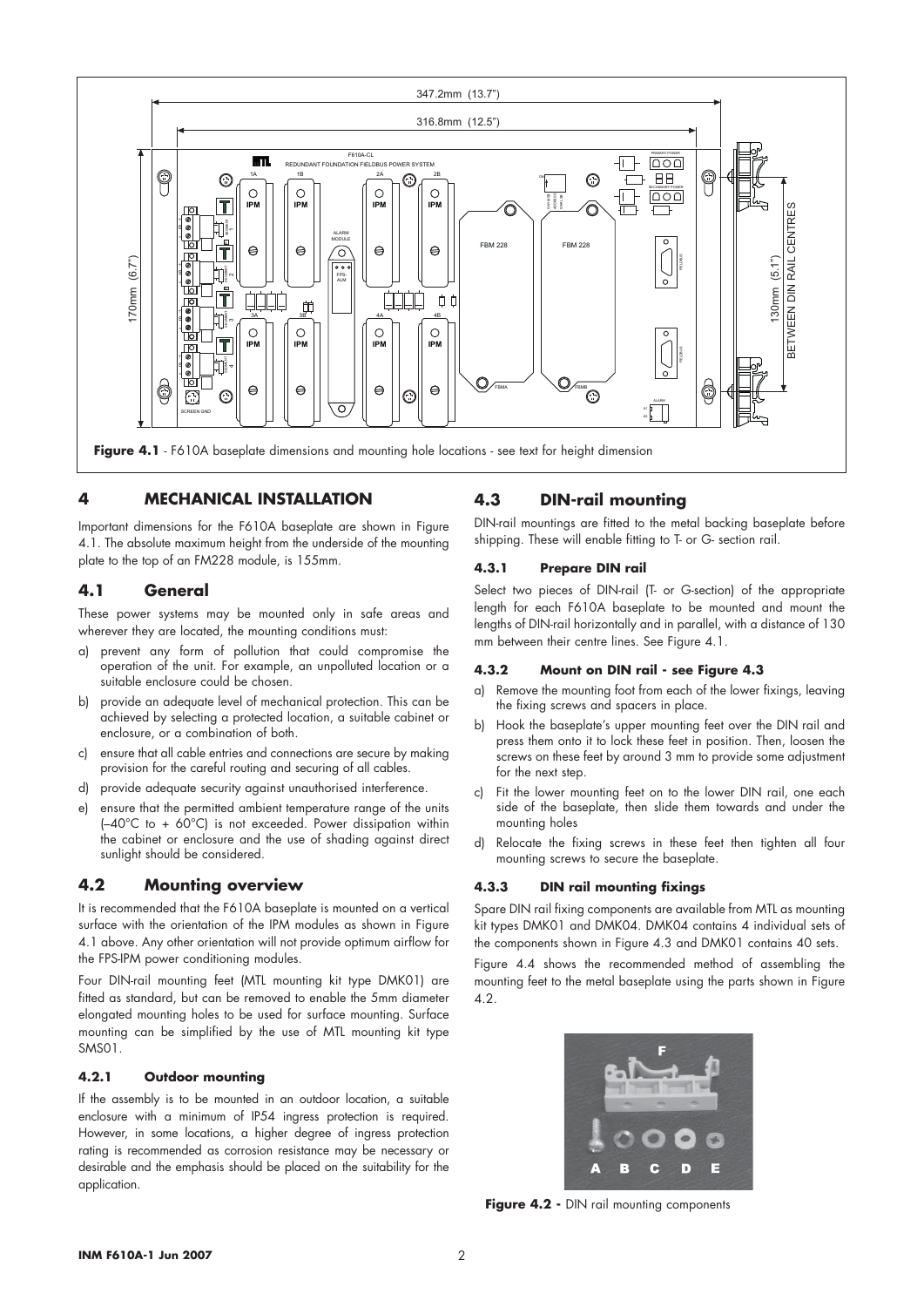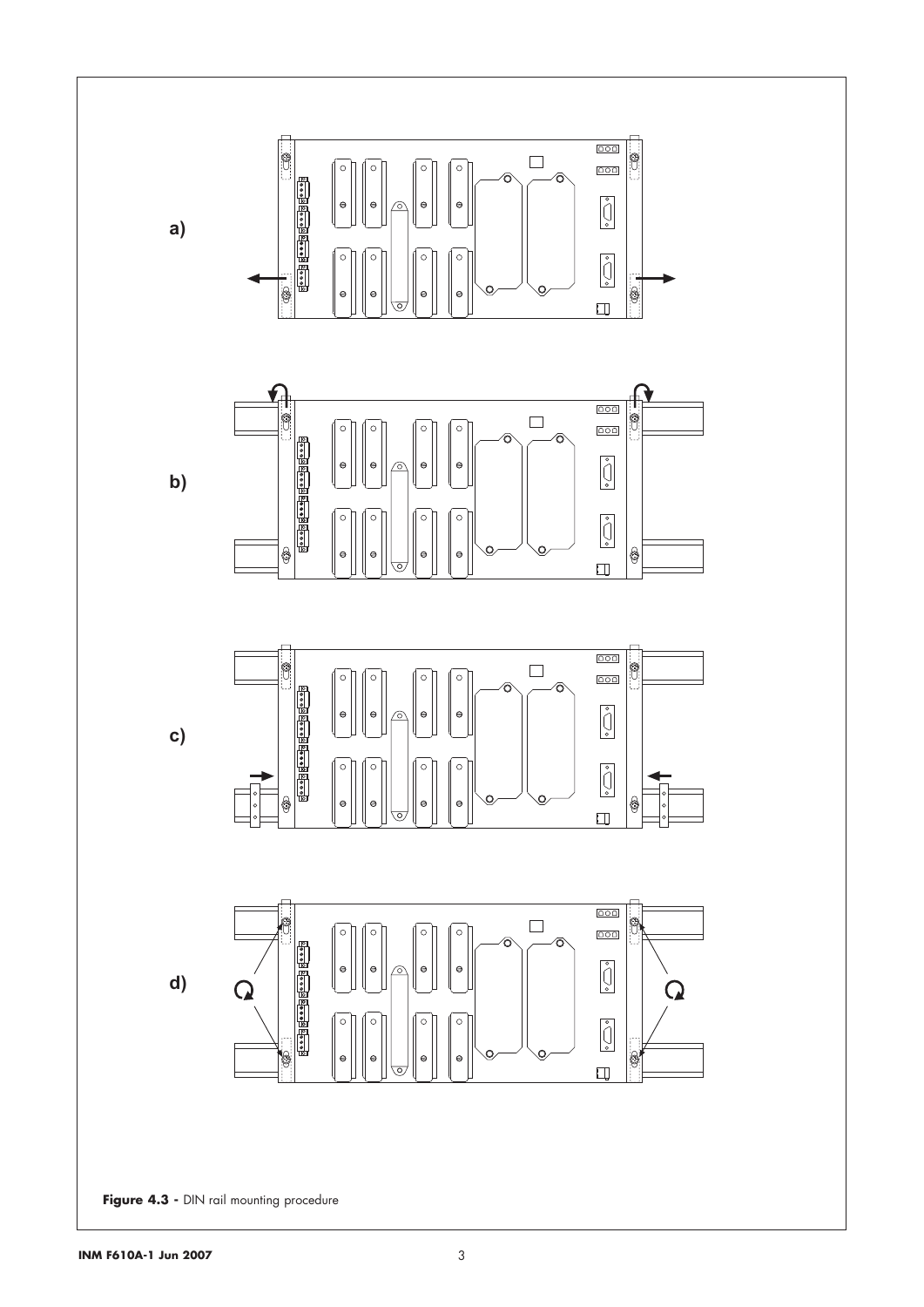

## **4.4 Surface mounting**

Surface mounting kit (type SMS01) is available for this purpose. SMS01 contains 40 sets of the components shown in Figure 4.5.

#### **4.4.1 Prepare panel**

Refer to figure 4.1.

a) Prepare holes in the mounting surface at the centres shown. Thread these (M4) if retaining nuts will not be used.



**Figure 4.5** - SMS01 mounting kit components

#### **4.4.2 Fit baseplate**

Refer to figures 4.5 and 4.6.

- a) Select an M4 x 20mm screw (A).
- b) Place a locking washer (B) and a plain washer (C) over it.
- c) Insert the screw through a fixing hole on the baseplate.
- d) Fit a 10mm spacer (D) and retain it with washer (E).
- e) Repeat steps a) to d) for the other three (3) mounting holes.
- f) Attach the baseplate using the prepared panel holes. Retain each screw with a suitable nut if the holes are not tapped.



## **5 ELECTRICAL INSTALLATION**

#### **IMPORTANT**

**In order to ensure the correct operation of the system power and alarm functions, it is recommended that the procedure explained in Section 5.4 is followed when fitting the FPS-IPM power conditioning modules**.

Other stages of the installation may be carried out in the order of the installer's choosing.

## **5.1 Redundant Power Connections**

Primary and secondary power terminals are located at the top righthand corner of the baseplate (see Figure 5.1). These accept standard Foxboro (P0926Kx) style power cables supplying redundant inputs of nominally 24V dc. The cable length to these bulk supply



inputs shall be limited to a maximum of 30 metres.

#### **5.1.1 Over-current protection**

A fully populated F610A baseplate (including all FPS-IPM power modules, FPS-ALM alarm module and FBM228 fieldbus interface modules) typically draws a current of 2.4A at 24V DC input. Suitably rated fuses or circuit breakers must be installed in the primary and secondary 24V DC power supply connections. For example, a rating of 5A is suitable for protection of a single F610A baseplate. This rating is required in the primary and secondary sources of supply, to ensure continued operation in the event of a failure of one supply. If a single means of over-current protection is provided for multiple baseplates, the power supply wiring must be capable of sustaining the short-circuit current.

## **5.2 FPS-ALM alarm modules**

The FPS-ALM alarm module should be fitted at this stage prior to the fitting of the FPS-IPM modules. Identify its location on the baseplate (refer to Figures 1.1 and 4.1), then fit and secure it with its two fixing screws.

## **5.3 Alarm contacts**

The alarm module fitted to the baseplate responds to the failure of individual IPM power conditioners.

In addition, it will create an alarm condition if the voltage of the bulk supplies drops below 18V.

A "failure" of an IPM module, or one of the bulk power supplies,

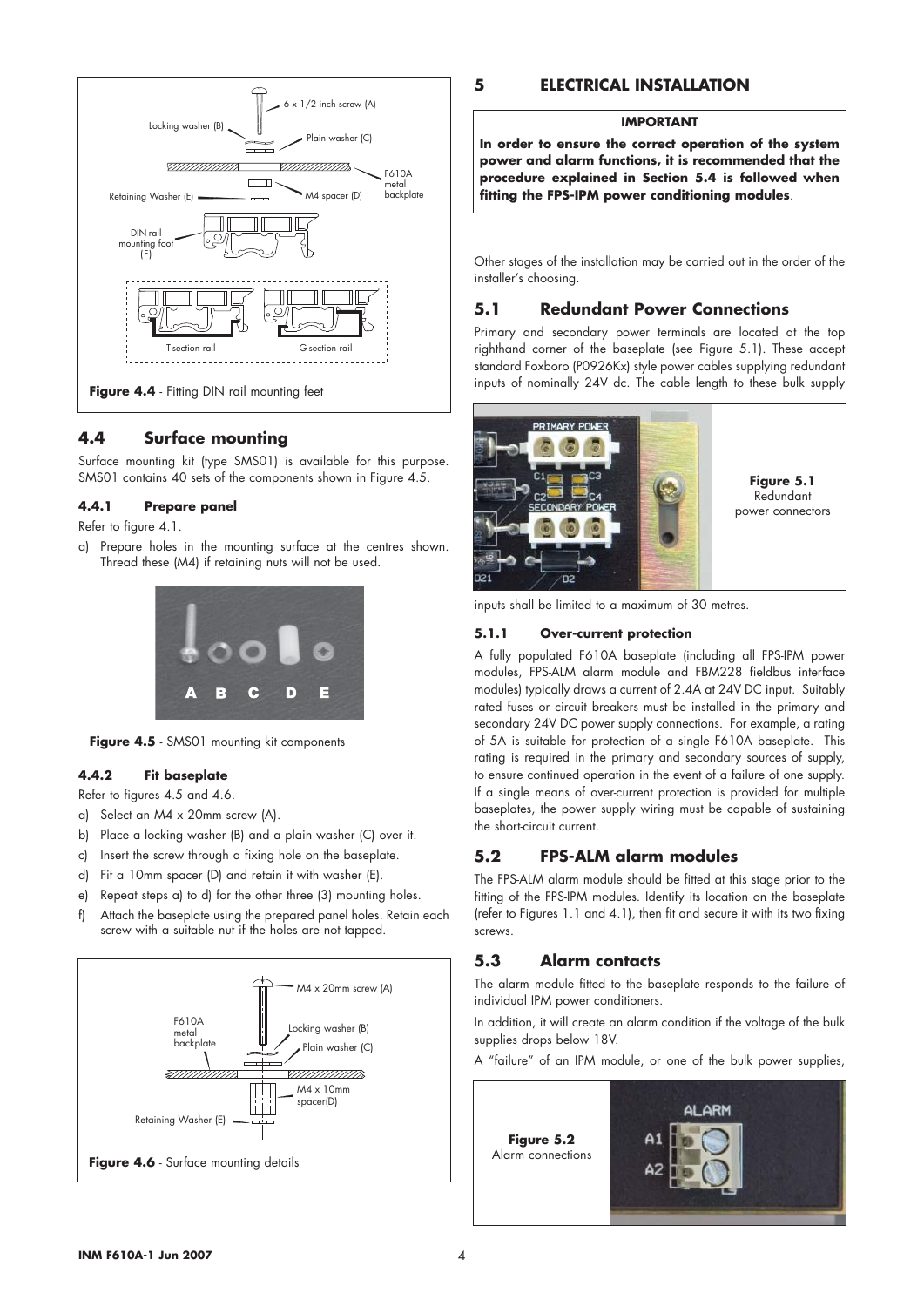will cause relay contacts in the alarm module to open. Two screw terminals A1 & A2 are provided on the baseplate (see Figure 5.2) to make connection to the alarm relay's switch contacts. The alarm



contacts may be daisy-chained with the alarm contacts on other F610A baseplates - as shown in Figure 5.3.

## **5.4 FPS-IPM power modules**

#### **5.4.1 Fitting working modules**

The IPM modules should be fitted in a particular order and checks should be carried out after the addtion of each module. The following procedure is recommended.

- a) Ensure that the primary and secondary 24V DC power is connected and applied.
- b) Install an FPS-IPM module in location '1A', and check for a voltage in the range 25.0 to 27.5V between the + and - terminals of the Segment 1 field wiring connector.
- c) Install a second (redundant) FPS-IPM module in location '1B', and repeat the measurement.
- d) Install the remaining FPS-IPM modules for segments 2–4 (in locations 2A through to 4B), checking the output voltage at the appropriate numbered field wiring connectors.
- e) Check that there is continuity between alarm relay terminals A1 and A2, to confirm there is no fault present. A fault may be simulated by removing any FPS-IPM power module or by removing the primary or secondary power, in which case an open circuit will appear between terminals A1 and A2.

#### **5.4.2 Fitting blanking modules**

If redundancy for the power conditioning is not required, or an FPS-IPM module has been temporarily removed, a "blanking module" (part number FPS-BLK - see Figure 5.4) should be inserted in the baseplate connector in place of an FPS-IPM module.

This module provides continuity for the alarm circuit, preventng an



alarm from being signalled when an FPS-IPM module is absent.

## **5.5 Module Fieldbus connections**

Two 9-pin D-type terminals are provided on the righthand side of the baseplate (see Figure 5.5). These accept standard Foxboro



Module Fieldbus cables. The two connectors provide a through path to onward link the fieldbus LAN.

## **5.6 Segment connections**



Figure 5.6 - Fieldbus segment connectors

The four fieldbus segments connections are provided via pluggable, rising cage clamp, screw terminals located on the lefthand side of the baseplate.

Prepare the cables (permitted conductor size 0.14 to 2.5mm<sup>2</sup>) and connect to each seament connector as shown in Figure 5.6.

Segment cable screens should be connected to the 'S' terminal on each connector. These 'S' terminals are connected via the baseplate to a screen ground terminal at the bottom left of the baseplate (see

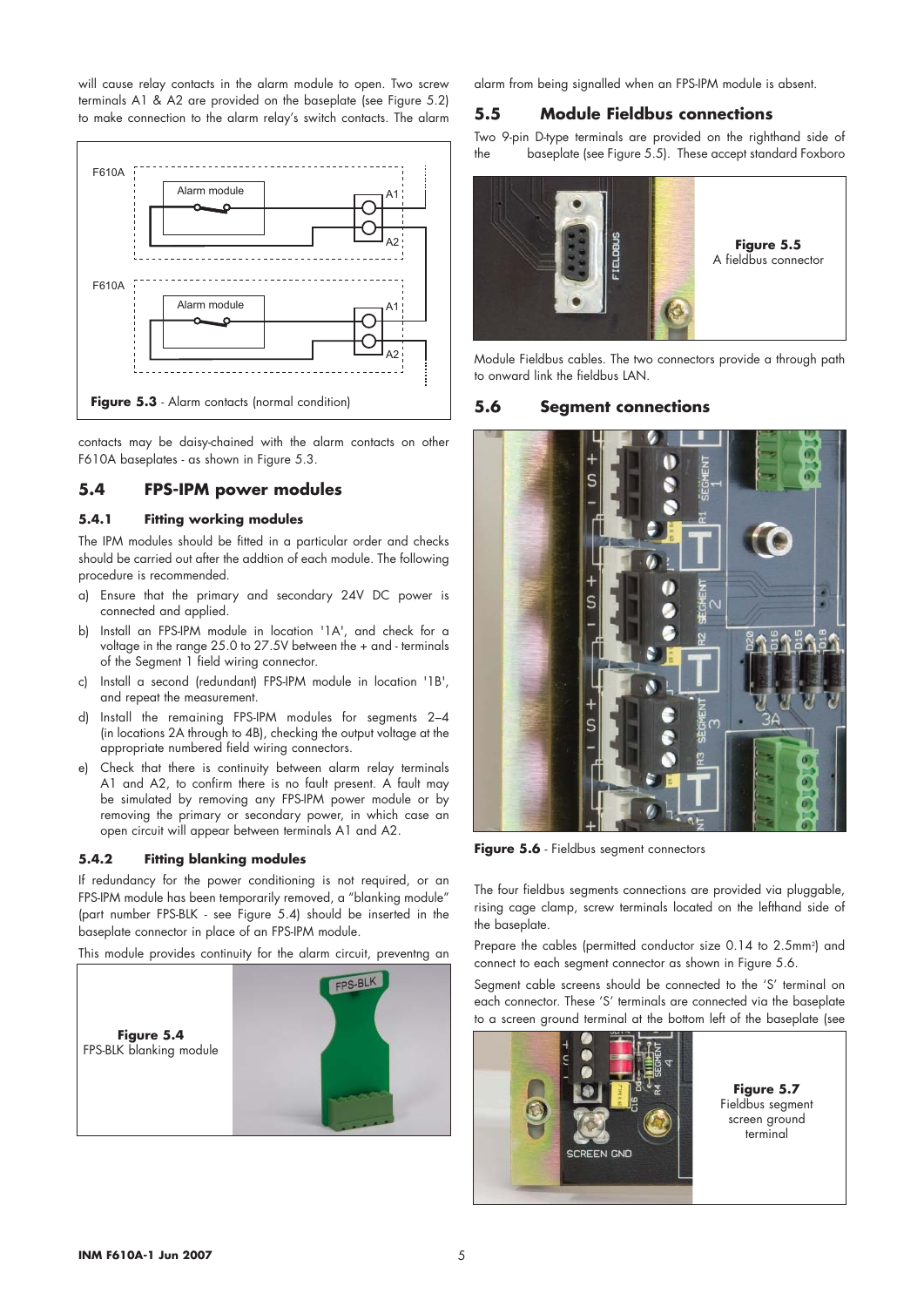Figure 5.7).



**Figure 5.8** - Fieldbus address switches

Fixed terminators are provided across the terminals of each fieldbus segment. The '**T**' symbol on the board is used to indicate this.

|             | <u>Baseplate I.D.</u> |      |   | FBM I.D. |      |  |
|-------------|-----------------------|------|---|----------|------|--|
|             | Sw.1                  | Sw.2 |   | Sw.3     | Sw.4 |  |
| 0           | ON                    | ОN   | A | ON       | ON   |  |
|             | OFF                   | ОN   | в | ON       | OFF  |  |
| $\mathbf 2$ | ΟN                    | OFF  |   | OFF      | ON   |  |
| 3           | OFF                   | OFF  | D | OFF      | OFF  |  |
|             |                       |      |   |          |      |  |

## **5.7 Address switch settings**

The address of the FBM228 Fieldbus Interface Modules is set using address switches S1 to S4, according to the following tables:

## **6 TESTING**

Check that all the FPS-IPM power module green LEDs are lit.

Remove each FPS-IPM power module (and replace in turn) and check that the FPS-ALM alarm module LED illuminates. Check also that the alarm chain is broken, i.e. the connection between A1 and A2 should go open circuit when a module is removed. The red alarm LED on the FPS-ALM alarm module will also illuminate. Disconnecting the primary and secondary power inputs, in turn, should also cause the alarm condition, and extinguish the power modules' green LED. On completion of the testing, check once again that all power module green LEDs are lit.

## **7 ROUTINE MAINTENANCE**

Check the general condition of the installation occasionally to make sure that no deterioration has occurred. At least every two years (and more frequently for particularly harsh environments) check:

- ◆ *the condition of wire connection/terminations/screens*
- ◆ *that the dc output voltage on each of the four fieldbus segments is >25V. This can be performed using a multimeter or a MTL-Relcom FBT-3 or FBT-6 fieldbus tester*